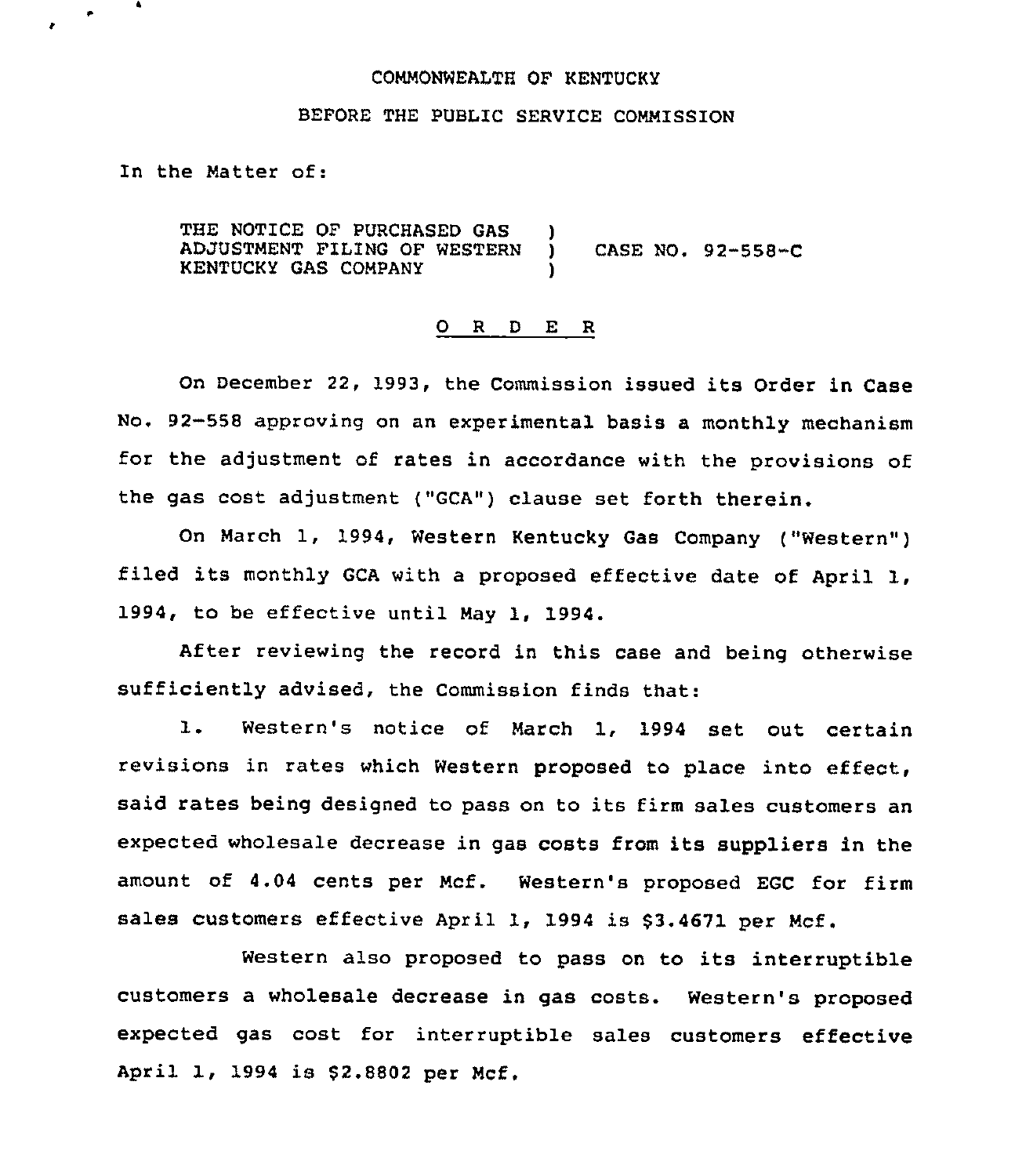2. Western's notice set out no current refund adjustments for firm and interruptible sales customers. Total refund factors, which are composed of previous refund factors, are 11.43 cents per Ncf for firm sales customers and 10.83 cents per Ncf for interruptible customers.

 $\bar{1}$ 

Western's notice likewise set out no current refund adjustments for firm or interruptible transportation customers. Total refund adjustments of 2.09 cents and 1.49 cents per Ncf, respectively, are from previous refund factors.

3. Western's notice set out its first correction factor ("CF") filed in compliance with its revised GCA clause. The CF replaces the actual and balancing adjustments which Western formerly used to reconcile its under-and over-recoveries of gas costs. Western's CF, which is designed to return to its customers net over-collections from the 6-month period ending December 31, 1993, is (2.16) cents per Mcf.

4. Western's GCA is (\$.1032) per Ncf for firm sales customers and (\$ .4268) per Ncf for interruptible sales customers. These represent the combined effect of the approved EGC decrease, the CF and the refund adjustments.

5. Western's adjustment in rates under the provisions approved by the Commission in its Order in Case No. 92-558 dated December 22, 1993 is fair, just, and reasonable, in the public interest, and should be effective with final meter readings on and after April 1, 1994.

6. Western's filing of March 1, 1994 included supplementary

 $-2-$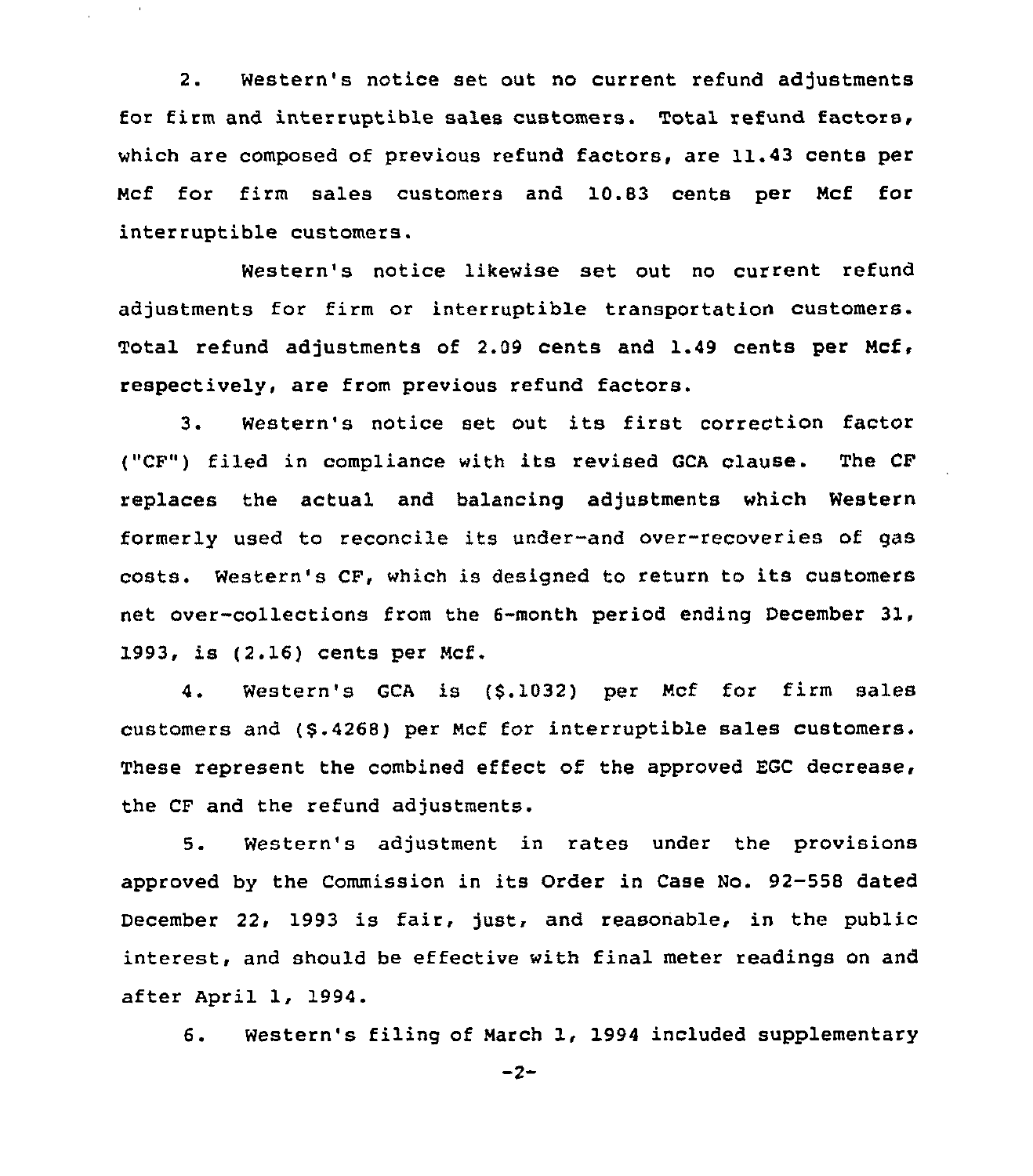information concerning its correction factor for which it requested confidentiality. This information discloses the actual price being paid by Western to individual marketing companies and other suppliers of gas. Publication of such information is likely to cause competitive injury to Western and should be protected.

IT IS THEREFORE ORDERED that:

1. The rates in the Appendix to this Order, attached hereto and incorporated herein, are fair, just, and reasonable and are approved effective with final meter readings on and after April  $1$ , 1994.

2. Within <sup>30</sup> days of the date of this Order, Western shall file with this Commission its revised tariffs setting out the rates authorized herein.

3. Pages <sup>3</sup> and <sup>4</sup> of Exhibit D, which Western has petitioned to be withheld from public disclosure, shall be held and retained by this Commission as confidential and shall not be open for public inspection.

Done at Frankfort, Kentucky, this 5th day of April, 1994.

PUBLIC SERVICE CONMISSION

irman

Vice Chairman

**Commissione** 

ATTEST

Executive Director